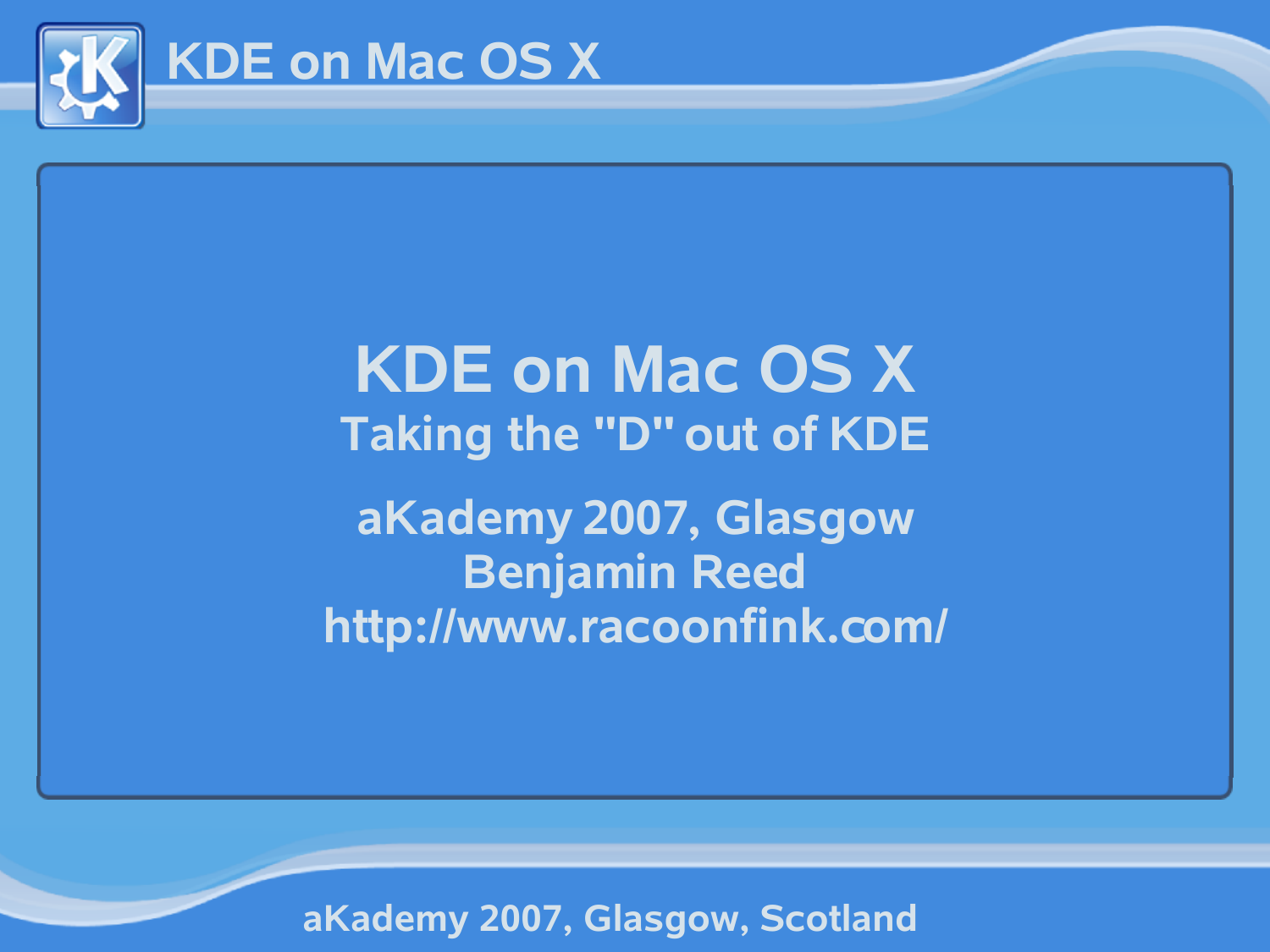

#### **Port started in 2001 Pre-KDE3 Biggest headaches: autotools! First stable release: 3.0.1 in 2002 Today: 3.5.x works very well (except for aRts)**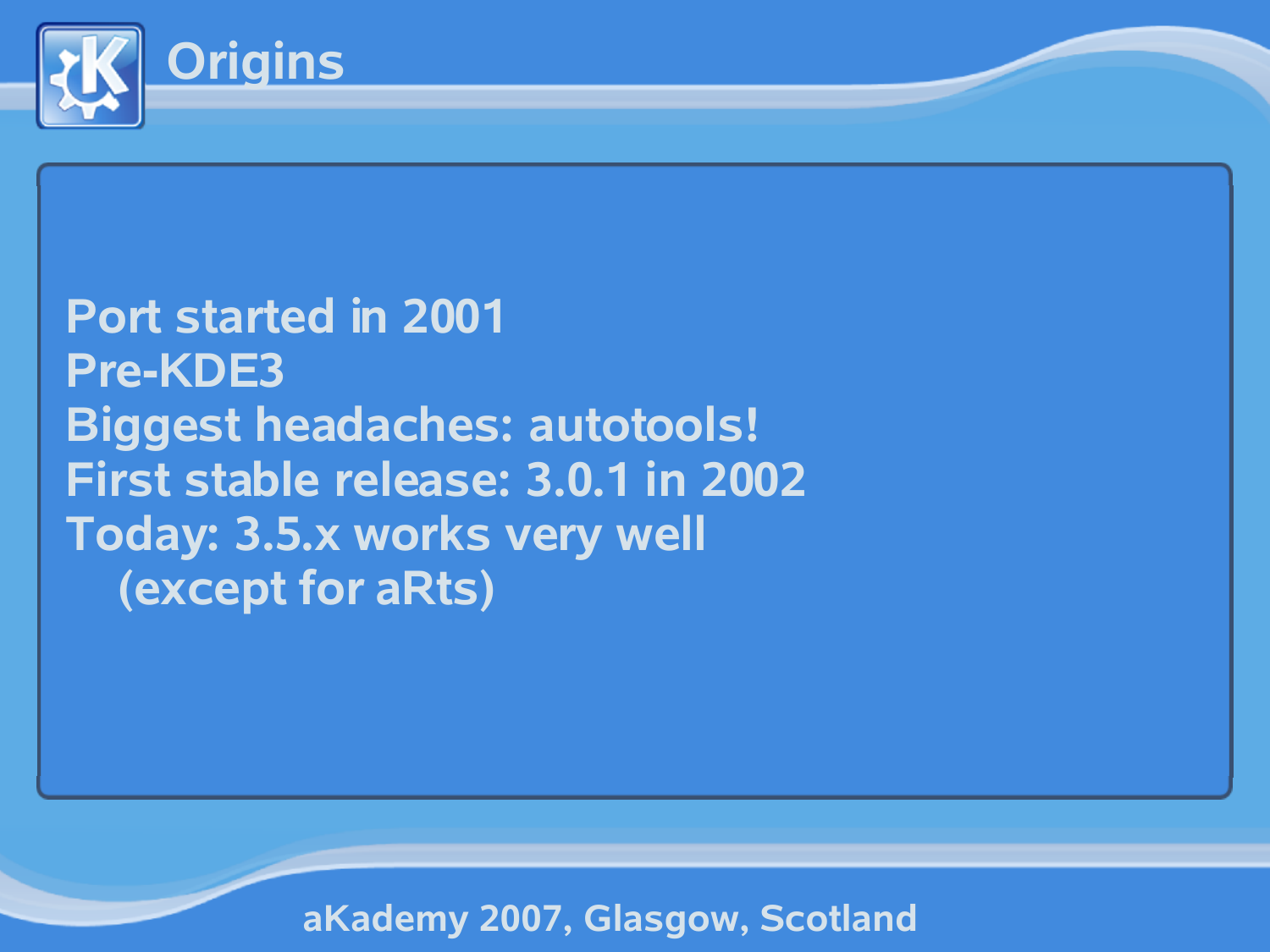

### **Early attempt with Konqueror-Embedded in KDE 3.1 First real port started by Sam Magnuson in 2003 Early alphas, only slightly usable KDE3 codebase too messy for X11 support**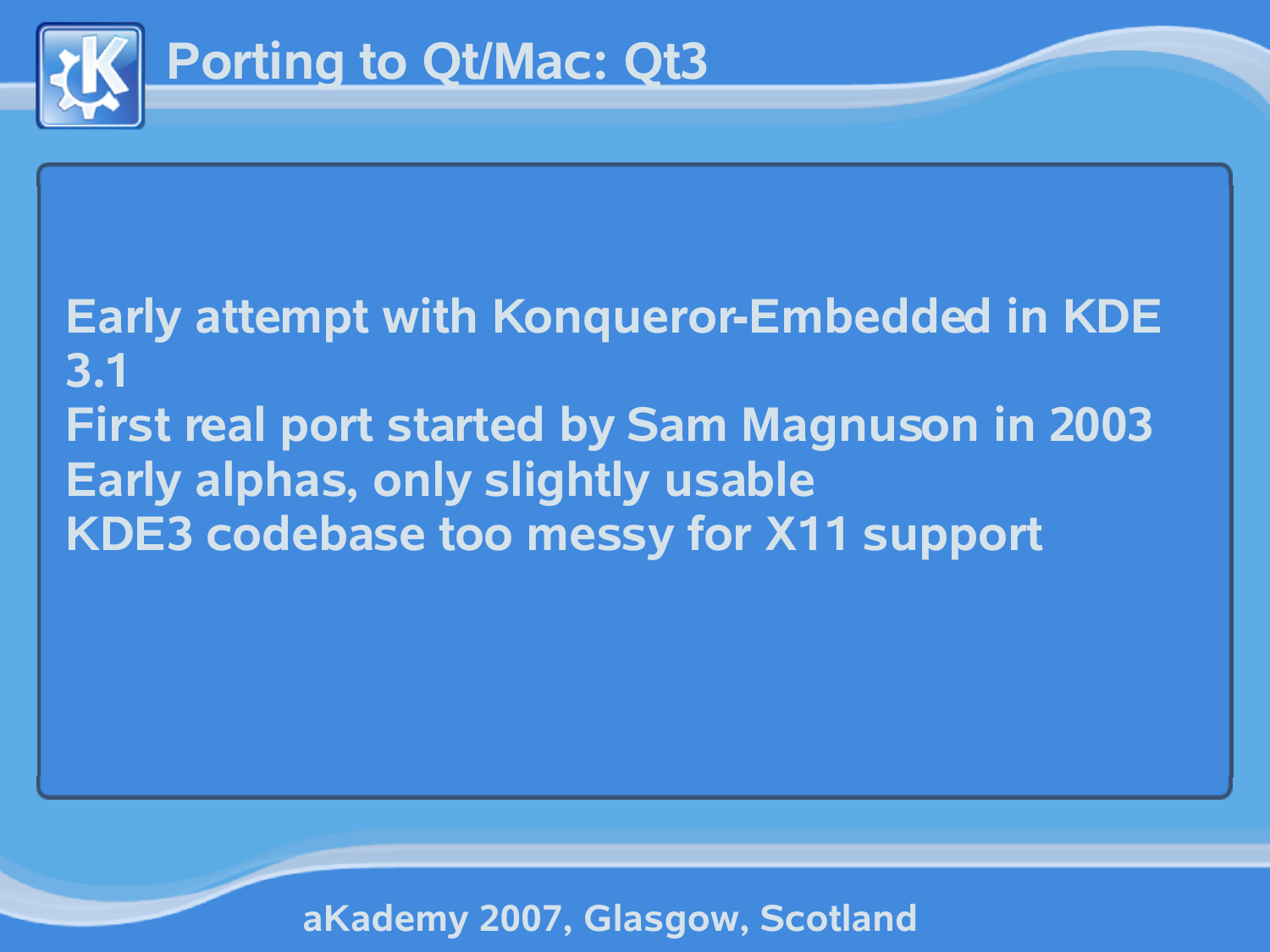

**Started back up in late 2005, thanks to scons/bksys Lots of linking and compiling issues, scons was difficult to extend Win32 work in 2004-2005 had already fixed a ton of Qt/X11-isms Moved to CMake, and things started moving quickly**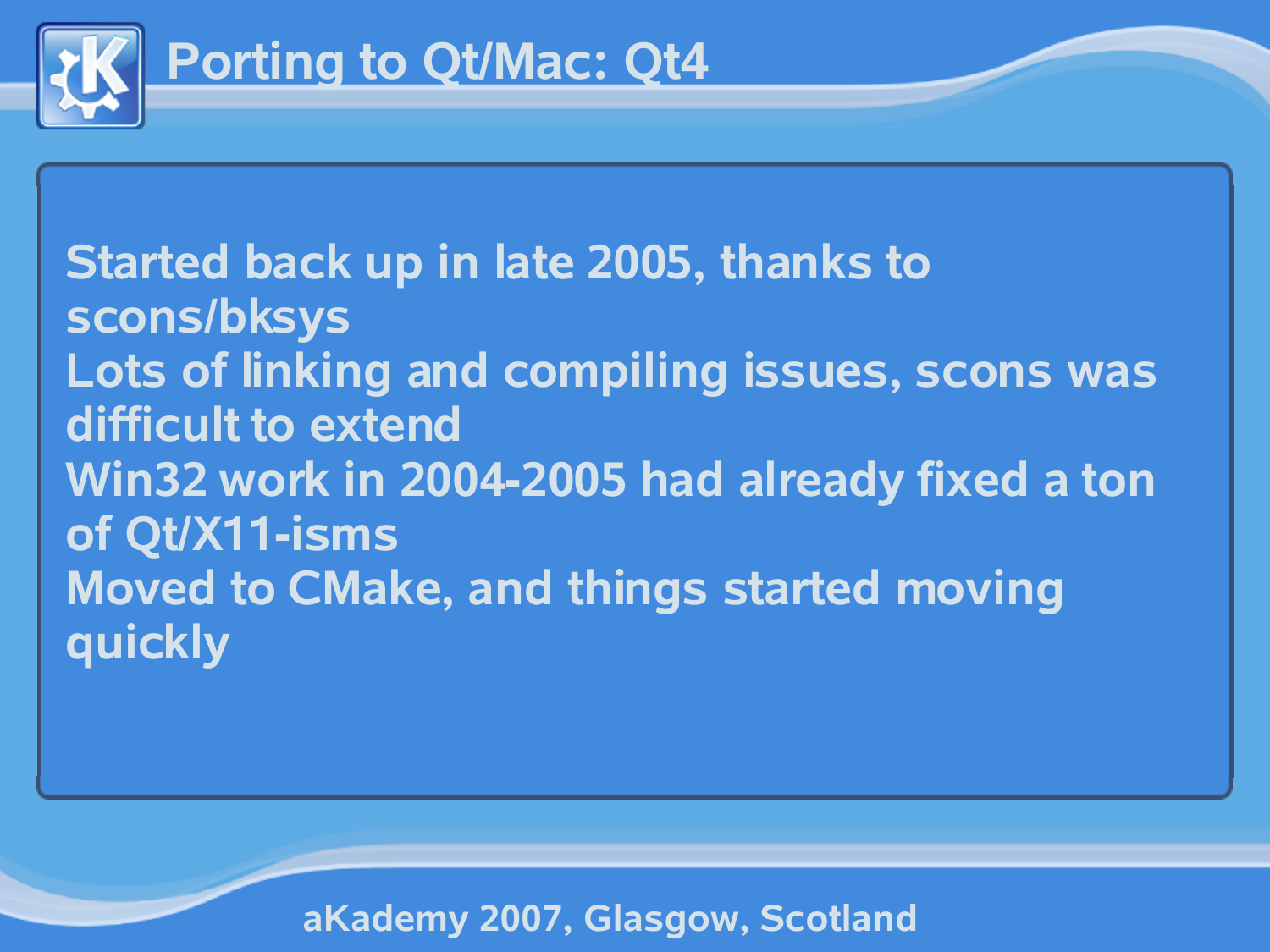

### **Linking on Mac OS X is** *weird* **Shared Libraries != Loadable Modules Picky about indirect symbols**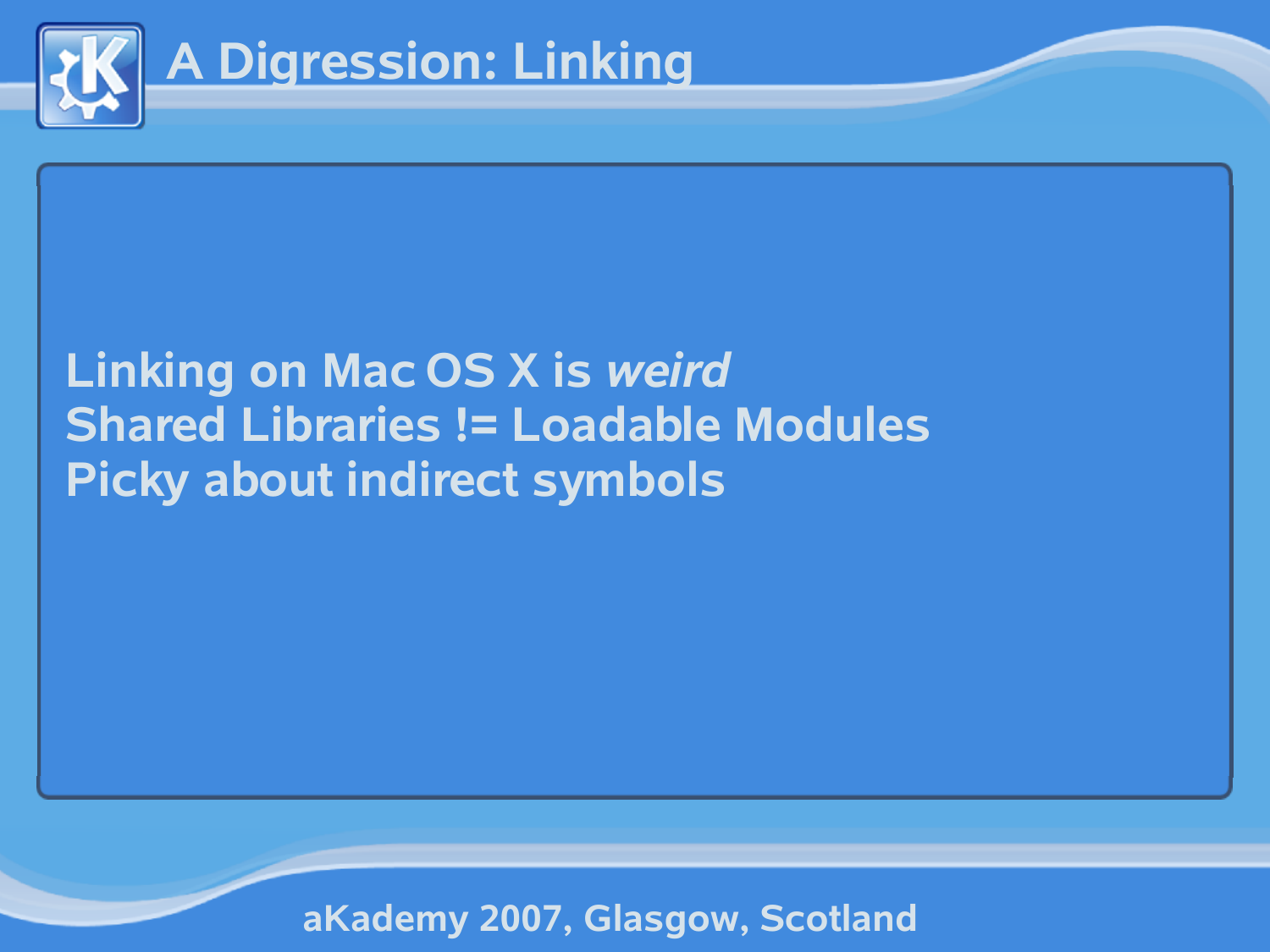

#### **DBus Autolaunch Finder/User Environment Window Focus Polish**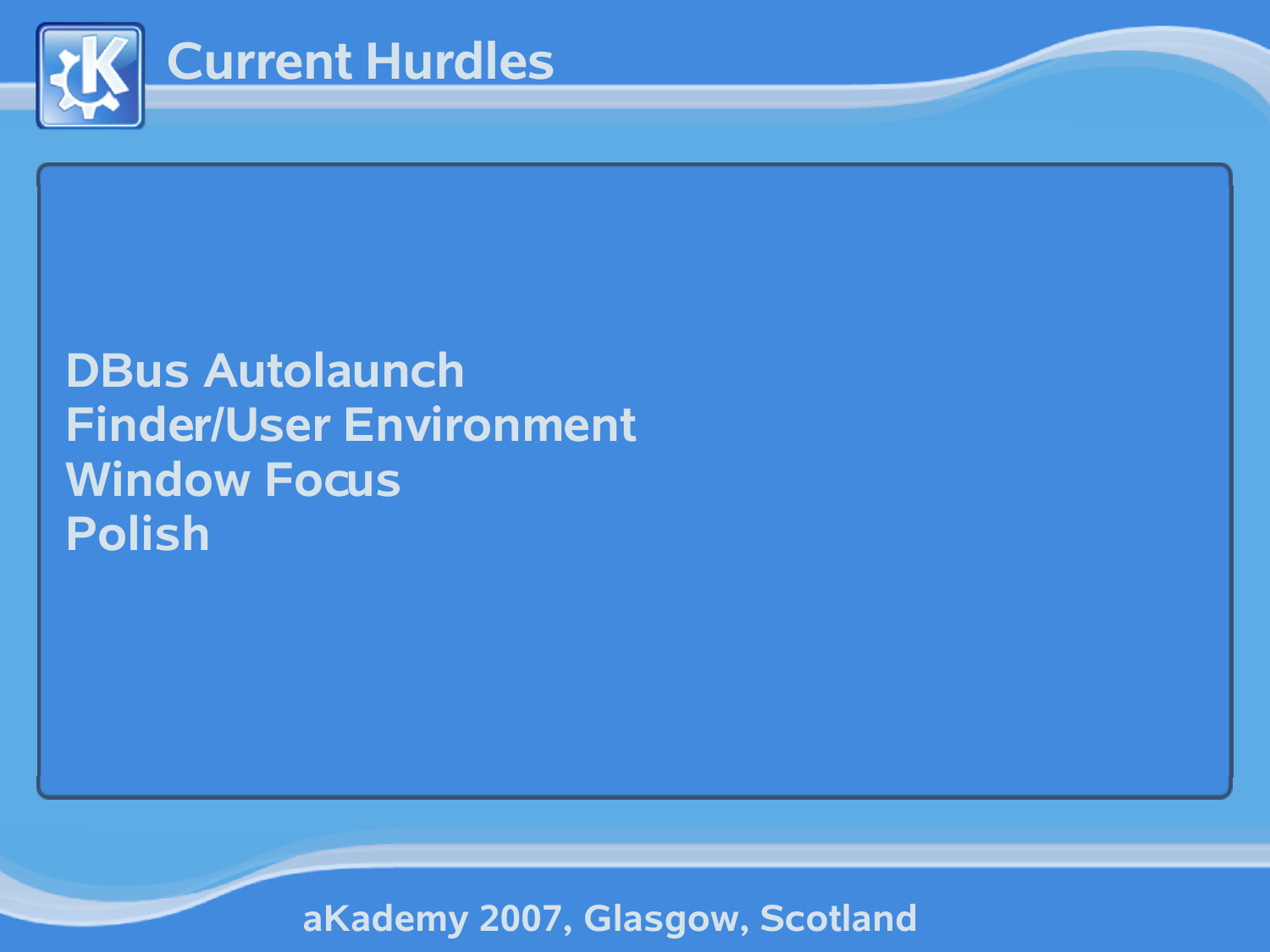

**kdelibs usable at least a few apps working well amarok konqueror KOffice?**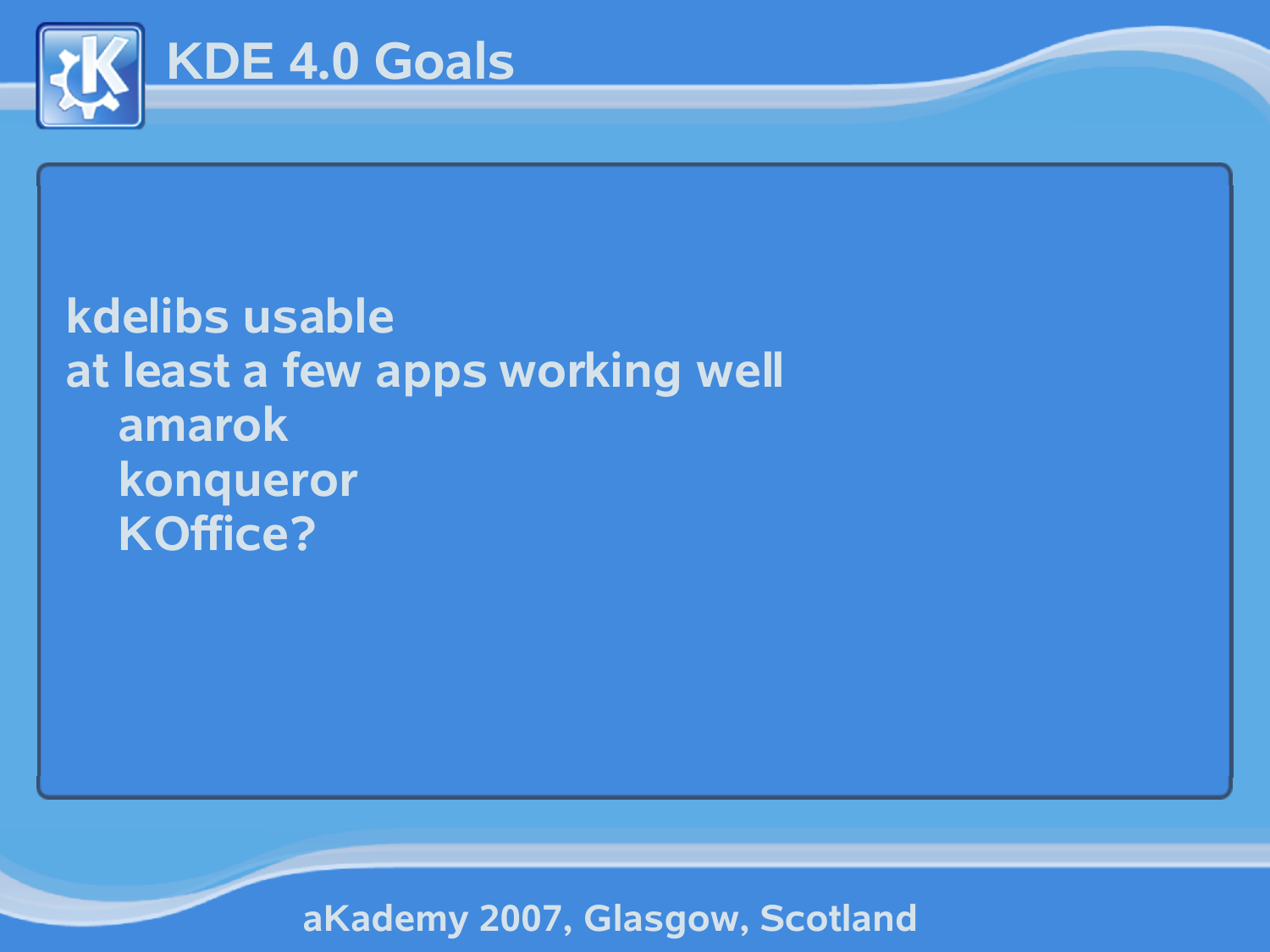

**polish, polish, polish! frameworks! XCode integration kwallet/keychain integration strigi/spotlight integration MacFuse/KIOslaves Plasma on the Dashboard**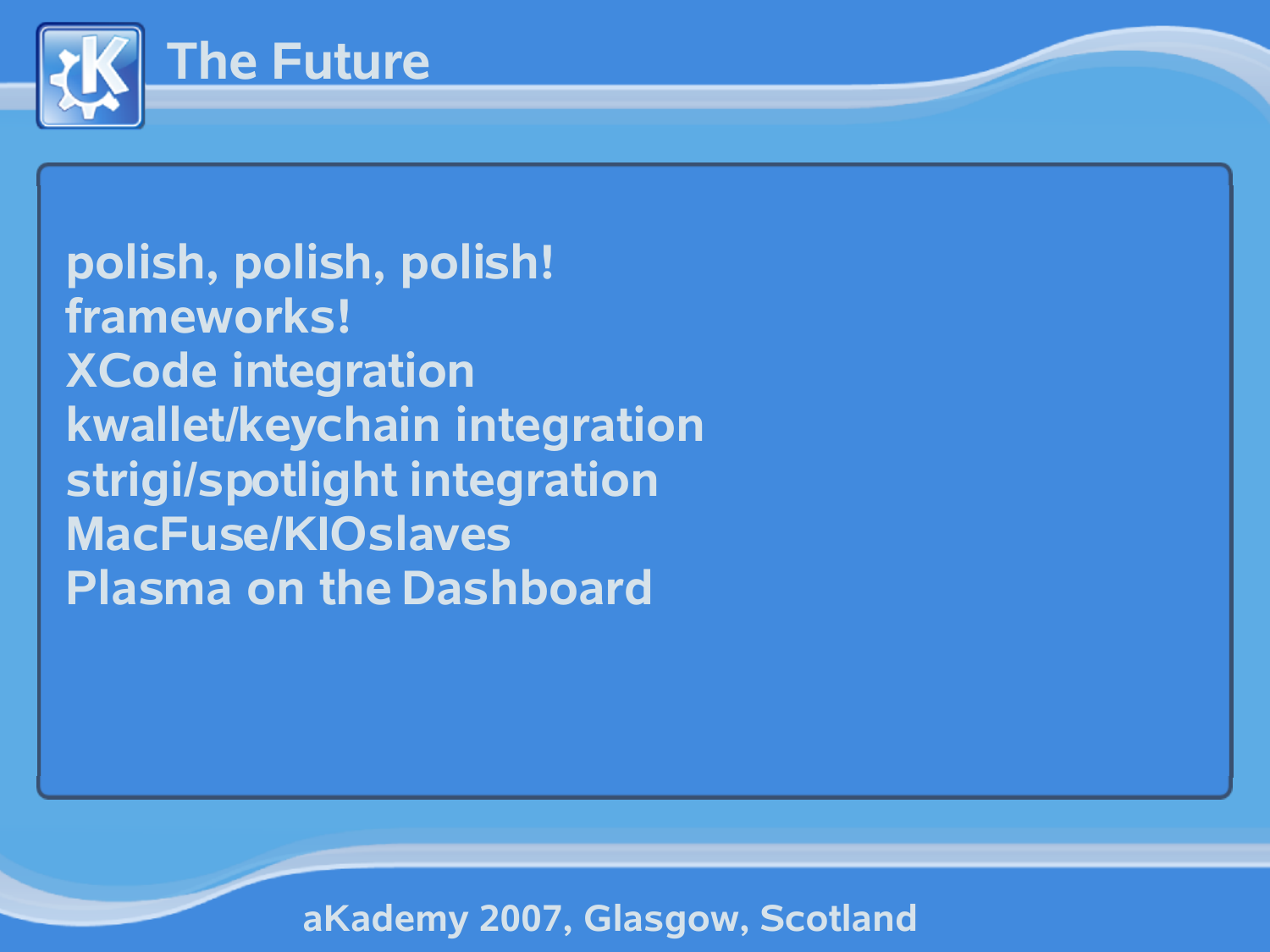

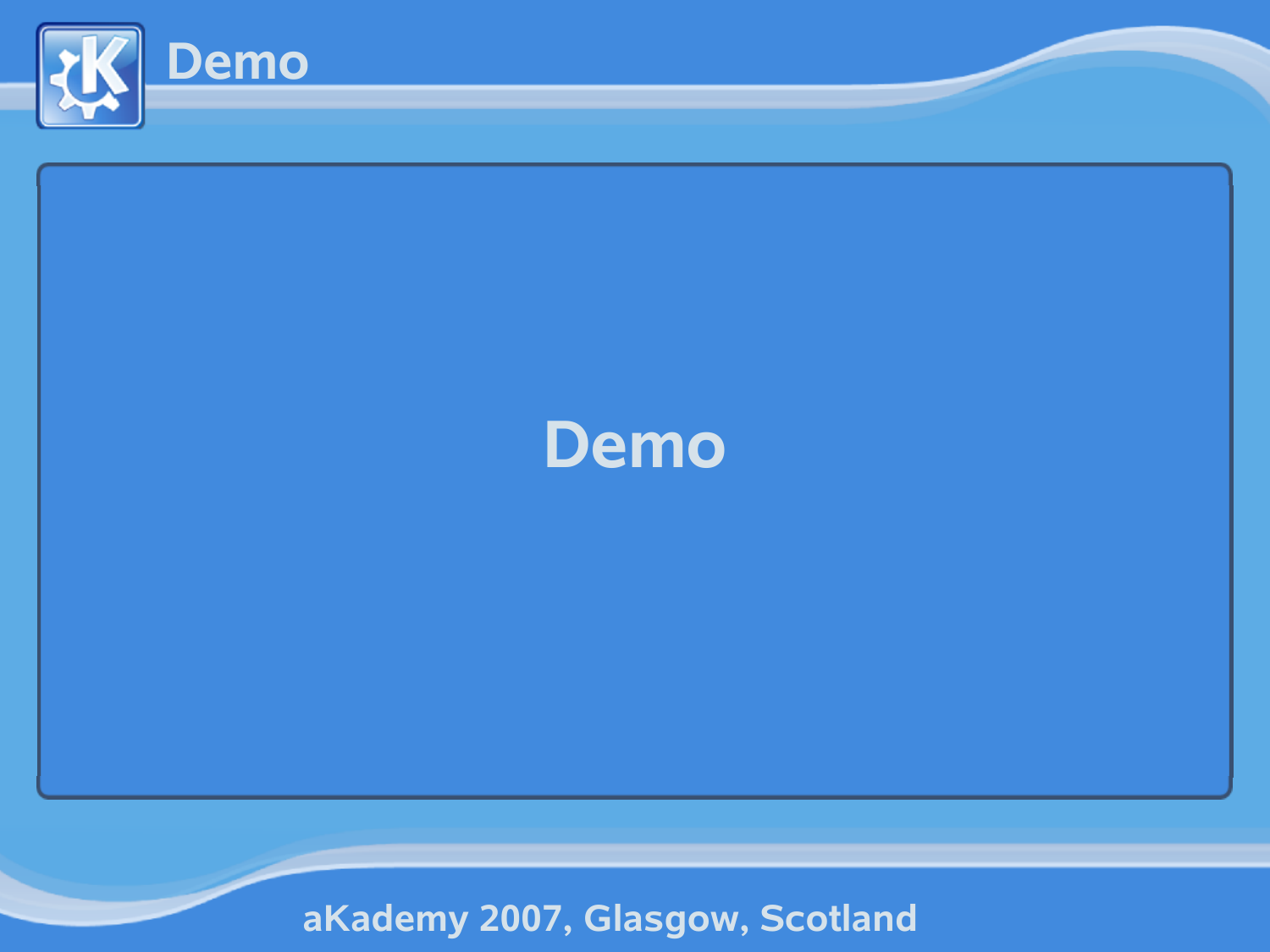